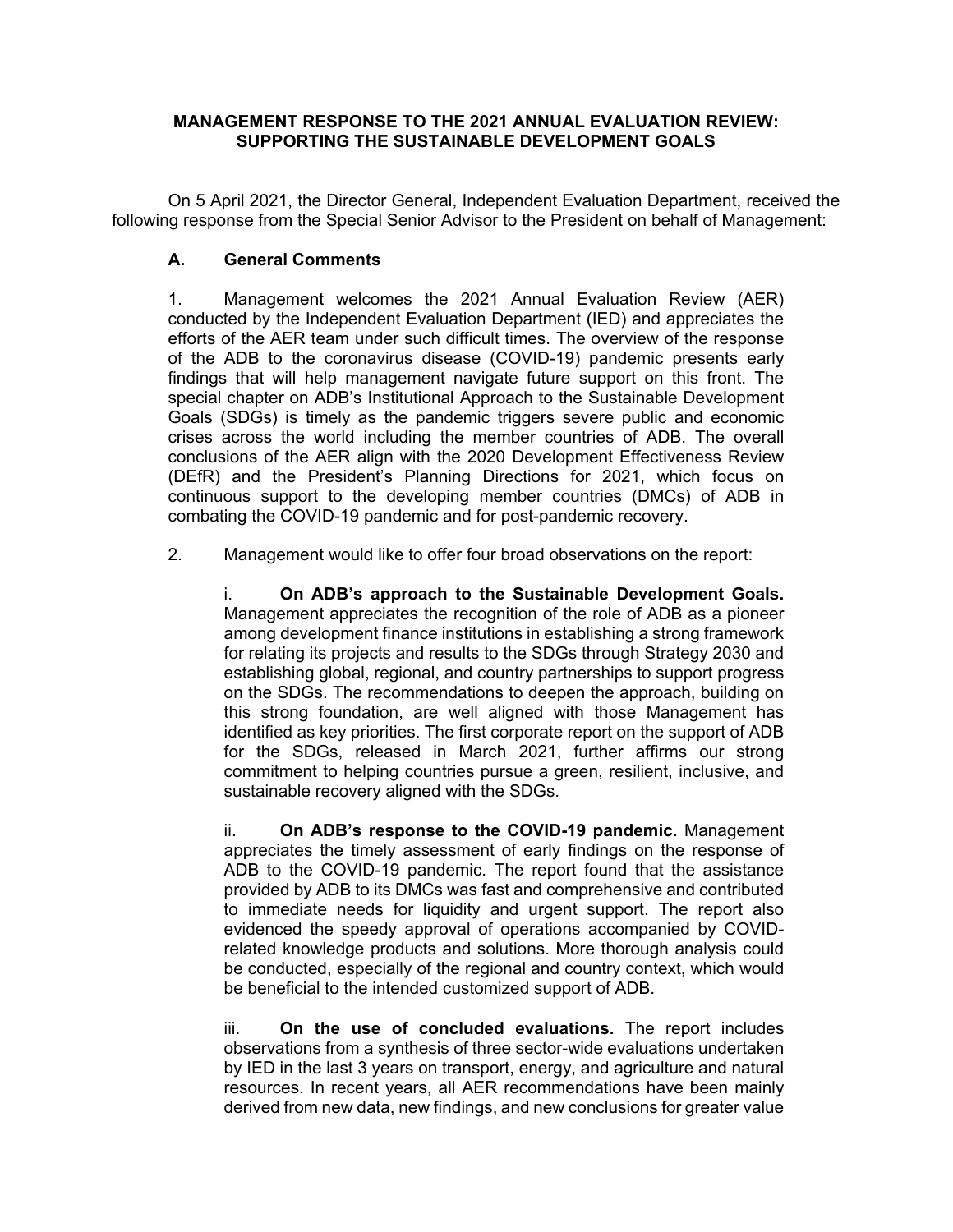addition. In contrast, the first two recommendations of the 2021 AER draw on closed and completed evaluations, to which Management has already thoroughly responded and uploaded action plans to the Management Action Record System (MARS). Management finds that there is no new evidence base from which to draw these conclusions, and as articulated below, ADB is already responding robustly in these areas.

iv. **On MARS action plan validation approach.** Validation of MARS action plan implementation is an important exercise led by IED in the development of the AER report. It is recognized that updates of the action implementation status in MARS may not fully capture all the details needed for validation. The basis for determining completion status should be clear and transparent. Action implementation should be judged based on implementation progress against objectively verifiable indicators with baselines and targets. Management looks forward to working with IED to strengthen action plan validation in 2021.

## **B. Comments on the Special Chapter: Assessing ADB's Institutional Approach to the Sustainable Development Goals**

3. The special chapter on supporting the SDGs recognizes that the institutional approach and tools of ADB have been adequately articulated and organized to support the achievement of the SDGs. It notes the role of ADB as a pioneer in linking the corporate results framework and project tracking systems to the SDGs. The findings and lessons of the 2021 AER are largely consistent with those that Management has identified and align with ongoing efforts.

4. The contributions of ADB to the SDGs are mediated through the operational priorities of Strategy 2030 and the associated corporate results framework indicators. The seven operational priorities capture themes at the heart of the 2030 Agenda for Sustainable Development that will enable progress against all 17 SDGs. Pathways to achieve the SDGs through ADB projects and programs are therefore inextricable from the efforts of ADB to concretize and implement its seven operational priorities through projects and programs at the country level.

5. The systems of ADB for linking projects to the SDGs using e-Operations are updated regularly to address lessons learned and wider institutional developments. ADB reviews the data generated from this system and makes corrections where necessary. The data are reported every year in the DEfR, as the corporate results framework, 2019–2024 includes a tracking indicator capturing the SDG alignment of ADB projects.

6. On 10 March 2021, ADB launched its first corporate report articulating its institutional approach to the SDGs. The report draws on project examples to highlight how ADB operations contribute to clusters of interconnected SDGs related to people, planet, prosperity, and sustainable infrastructure, and illustrates efforts to help mobilize finance and knowledge for the SDGs. In December 2020, ADB, in its capacity as chair of the Multilateral Development Bank Working Group on Managing for Development Results, worked with the Islamic Development Bank to develop the first joint report showcasing the collective contributions of 11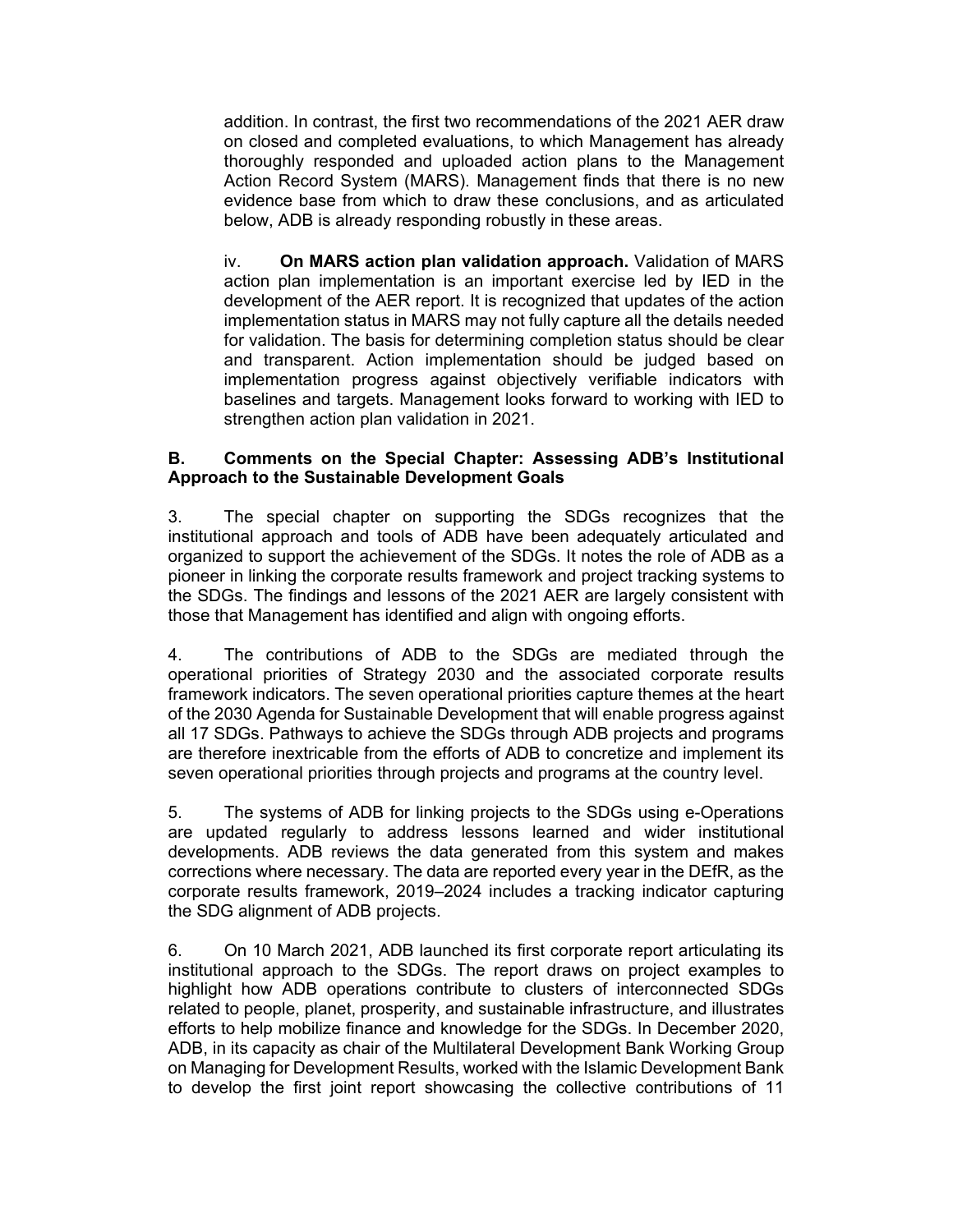multilateral development banks and the International Monetary Fund in support of the SDGs and setting out common priorities for recovery from COVID-19.

# **C. Management Response to the Recommendations**

7. **On Recommendation 1: Accelerate efforts beyond energy and transport to develop the sector frameworks needed to implement Strategy 2030 operational priorities at the sector level and ensure that these sector frameworks are mainstreamed and guide the selection of sector priorities in CPSs.**

**Management agrees.** Management recognizes the importance of sector frameworks in carrying forward the Strategy 2030 operational priorities of ADB. The sector groups of the Sustainable Development and Climate Change Department have been preparing five sector frameworks on education, finance, health, transport, and water to replace the old sector operational plans and better align with Strategy 2030. The new sector frameworks will include theories of change and results frameworks to formalize operational support, knowledge sharing, and support for policy dialogue. New sector frameworks will be presented for Management consideration by late 2021. Meanwhile, a revision of the energy policy, which will guide energy sector work, is underway and is expected for Board consideration by the end of 2021. The urban sector is well covered under the Operational Plan on Making Cities More Livable. Given our comments in para. 2 (iii), no actions will be recorded in the MARS for this recommendation.

## 8. **On Recommendation 2: Enhance sector management and planning to ensure the cross-fertilization and collaboration demanded by the thematic approach of Strategy 2030.**

**Management agrees.** Management has been focusing on and investing resources to ensure cross-fertilization and collaboration across all sector work. All sector and thematic groups are proactive in providing their expertise to operations and in disseminating knowledge. They will continue to expand their efforts to contribute to multisector teams, including through the One ADB approach. Peer reviews conducted by sector groups begin at concept preparation and continue throughout the project cycle. These principles and processes will be captured and further emphasized in the sector frameworks under development, which are expected for Management consideration in 2021. Given our comments in para. 2 (iii), no actions will be recorded in the MARS for this recommendation.

#### 9. **On Recommendation 3: Strengthen the link between institutional strategic intentions and actual operational practices and outcomes relating to the SDGs.**

**Management agrees.** There is a need to build on the strong foundation established to align ADB operations with the SDGs and deepen this approach at both the country and project levels. Measures are being taken to better reflect the SDGs in country partnership strategies (CPSs), including in the CPS results frameworks, where the national goals and development impacts supported are being linked to the SDGs. ADB has supported analysis of SDG implementation priorities to inform CPSs in some DMCs on a pilot basis. Systems for linking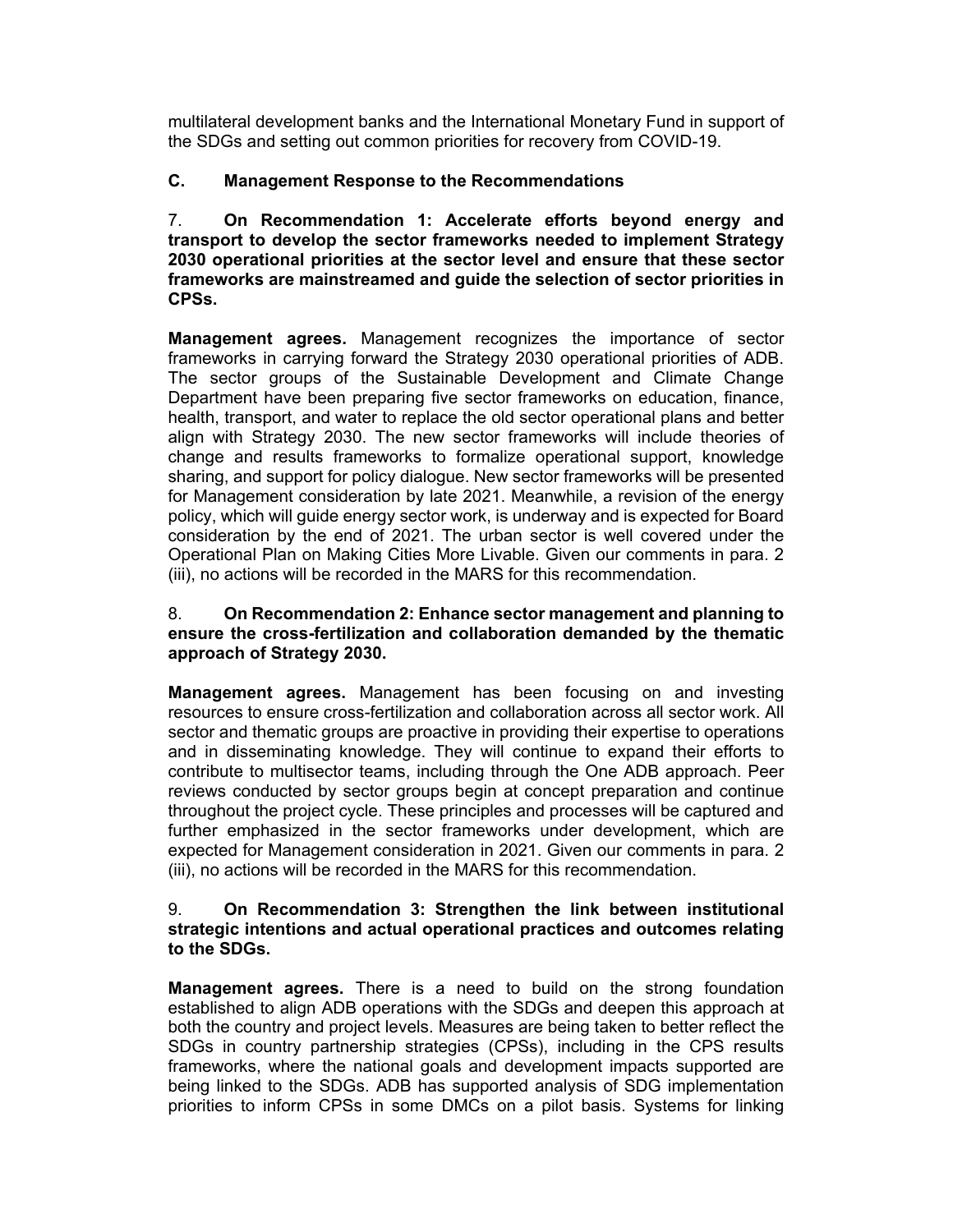projects with the SDGs in e-Operations are reviewed regularly. ADB has also established mechanisms to seek inputs from the sector and thematic groups, the Economic Research and Cooperation Department, and operations departments on corporate initiatives related to the SDGs.

**Moving forward**, Management will explore further improvements to the CPS process, template, and guidance to prompt deeper attention to SDG progress, implementation needs, and pathways. Systems for capturing and reviewing project links to the SDGs will continue to be refined, including through revisions to the e-Operations system to capture the Strategy 2030 operational priorities and enhance SDG tagging in 2021, and the new sovereign operations information technology system. ADB will also enhance its institutional mechanisms to deepen exchange between sector and thematic groups and operations departments on SDG implementation. ADB will continue to support convening and learning efforts that showcase good practice initiatives and programs both within and beyond ADB operations.

## 10. **On Recommendation 4: Deepen institutional engagement on the achievement of the SDGs at the country and local levels.**

**Management agrees.** It is important to deepen country engagement on the SDGs. In a large number of DMCs, ADB has supported national policy dialogue, capacity building, and knowledge on SDG implementation, including through partnerships with the United Nations system. ADB also provides significant technical assistance on various aspects of the SDGs, including by supporting localization and subnational action on the SDGs.

**Moving forward**, Management will strengthen its efforts to address DMCs' SDG implementation priorities through One ADB approaches that foster proactive early engagement across operations departments (particularly country teams), sector and thematic groups, and knowledge departments, with the Strategy, Policy and Partnerships Department providing an active supporting role. ADB will sustain its work on SDG localization, taking a multi-level governance approach as reflected in operational priority 6. It will support continued cross-fertilization between sector and thematic groups and teams bank-wide to deepen the emphasis on the SDGs in the implementation of the seven operational priorities of Strategy 2030.

#### 11. **On Recommendation 5. Ramp up partnerships with other development organizations to assess the implications of the COVID-19 crisis on the achievement of the SDGs, support better mobilization of financing, and improve the collection and management of data on the SDGs.**

**Management agrees.** It is important to sustain and enhance the diverse partnerships that ADB has established to support regional progress on the SDGs, including with the United Nations system and other multilateral development banks. To support the achievement of the SDGs, ADB's long-standing partnerships with the Economic and Social Commission for Asia and the Pacific and the United Nations Development Programme support data and policy dialogue on achieving the SDGs, with the 2021 report considering the implications of COVID-19 on SDG attainment in the region. ADB has also analyzed the implications of COVID-19 on various dimensions of the SDGs, including on gender